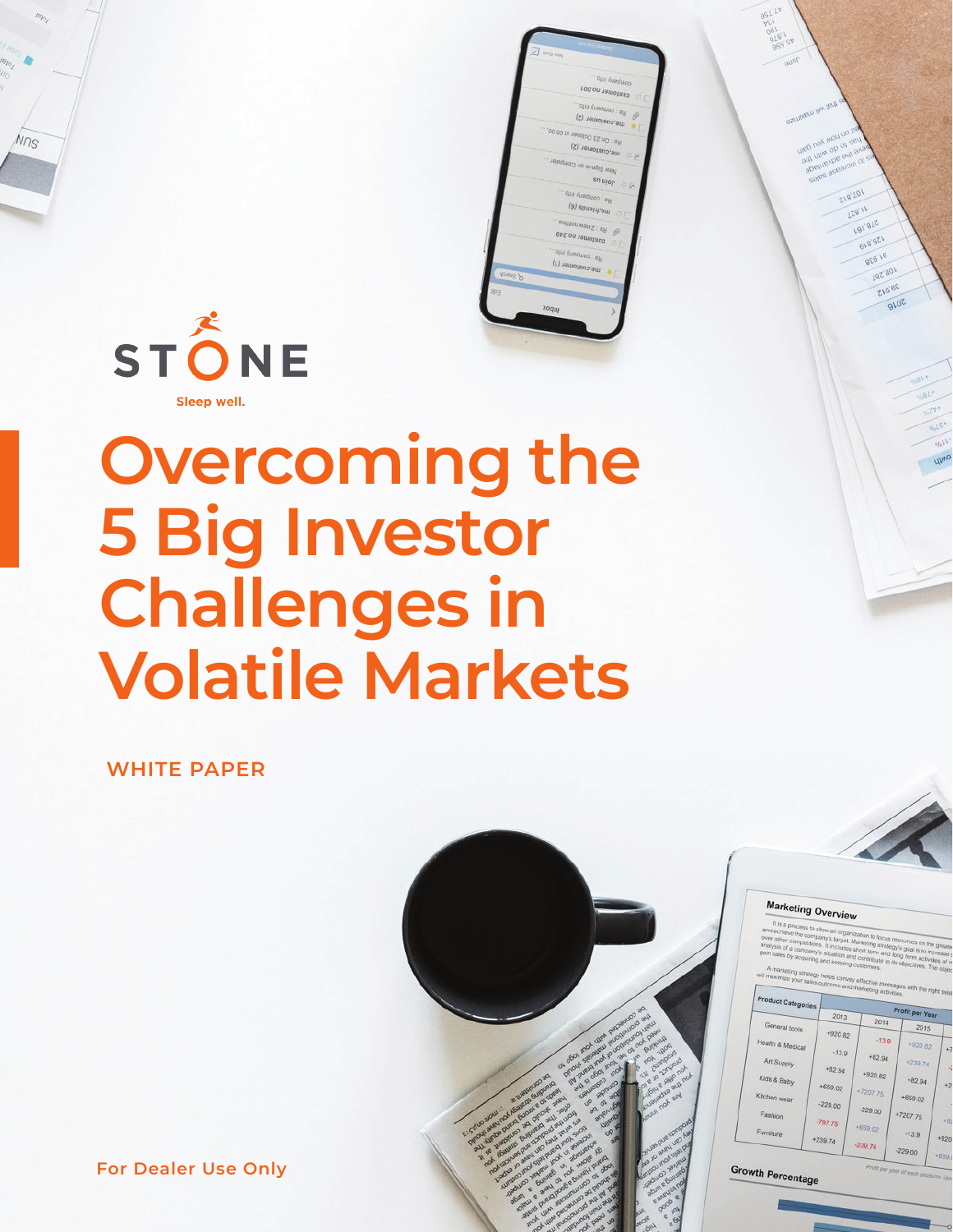### Introduction

In a perfect world, markets would rise steadily and economies would ease into newly profitable sectors. But it's not a perfect world. The reality is that markets are volatile, and economies shift dramatically and unexpectedly.

Amid ever-changing markets, investors face five big challenges as they work toward their financial goals:

- 1. Grow assets
- 2. Generate income
- 3. Capture upside through active management
- 4. Diversify assets
- 5. Manage tax efficiently

To help investors steer through these challenges, advisors and investment managers are responsible for:

- Growing investors' principal
- Navigating changing interest rates
- Managing the perils of inflation

These three responsibilities are tightly interconnected – and one or more will take priority to overcome each of the five investor challenges.

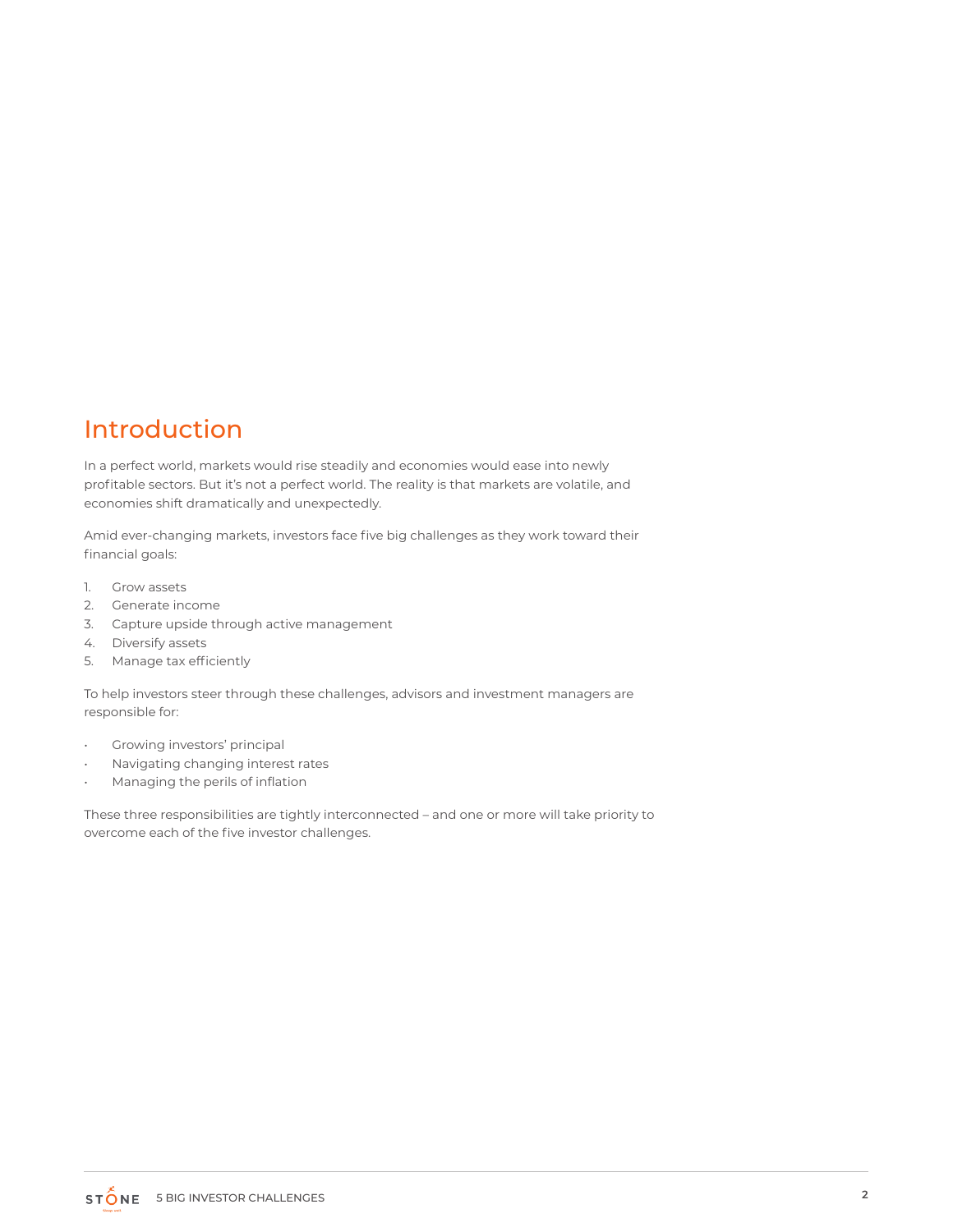### Investors Need to Grow Their Assets

#### What matters most is how those assets grow

Asset growth is why people invest in the first place – to get their money working for them. Otherwise, they could keep their money in savings accounts or under a mattress. Investing helps people stay ahead of inflation – or at least stay even. And the collapse of defined benefit pension plans in the private sector makes investing for retirement a must.

But what does growing assets well mean? It means mitigating downside risk – week after week, month after month and year after year. Passive investing, with its strict buy-and-hold approach doesn't meet this need – especially for investors in or near retirement, or those using their portfolio as a source of income. Instead, an active approach that does not trade excessively lets investors mitigate downside risk and capture upside.

#### **The timing of negative returns is important**

Looking at long-term returns is problematic for two reasons. First, as we all know, past performance is not indicative of future returns. Second, and less known, is that long-term returns such as fiveyear performance can hide the important reality of shorter-term volatility. For most investors, especially those approaching or in retirement, future financial well-being is linked to volatility and the sequence of returns. If there is a market downturn when an investor starts taking income from their investments, they will have less income to draw for their entire retirement.

Over a five-year period – 60 months – one investor has a number of months with strong outperformance and just a few months of dramatic underperformance. The other investor has slow and steady returns that are much less volatile.

Which investor is closer to achieving their goals at the end of the period? Slow and steady won the race. Helping your clients understand the bigger picture can help take the focus off the short term and shift attention to their success over the long term.

#### **Difference between return** *on* **principal and return** *of* **principal**

A key concept to understand is that to achieve return *on* principal (growth), advisors and investment managers need to generate appropriate returns for an investor's time horizon, risk tolerance and

| <b>Fund A</b>             |        | <b>Fund B</b>             |       |
|---------------------------|--------|---------------------------|-------|
| Year 1                    | 12%    | Year 1                    | $-4%$ |
| Year <sub>2</sub>         | 3%     | Year <sub>2</sub>         | $-1%$ |
| Year <sub>3</sub>         | 9%     | Year <sub>3</sub>         | 6%    |
| Year 4                    | $-48%$ | Year 4                    | 16%   |
| Year <sub>5</sub>         | 23%    | Year 5                    | $-3%$ |
| Year 6                    | 1%     | Year 6                    | 12%   |
| Year 7                    | $-4%$  | Year 7                    | $-2%$ |
| Year <sub>8</sub>         | 4%     | Year <sub>8</sub>         | 21%   |
| Year 9                    | $-53%$ | Year 9                    | 4%    |
| Year 10                   | 2%     | Year 10                   | 9%    |
| <b>Success Rate</b>       | 70%    | <b>Success Rate</b>       | 60%   |
| Average Performance       | $-5%$  | Average Performance       | 6%    |
| <b>Standard Deviation</b> | 25%    | <b>Standard Deviation</b> | 9%    |



goals. And, to avoid return *of* principal, they must mitigate downside risk by exiting losing positions or investments in which advisors and investment managers have less conviction. This concept is present within each of the five big challenges investors face.

"To achieve *return on principal*, we must generate appropriate returns for an investor's time horizon. To avoid the risk of *return of principal*, we must mitigate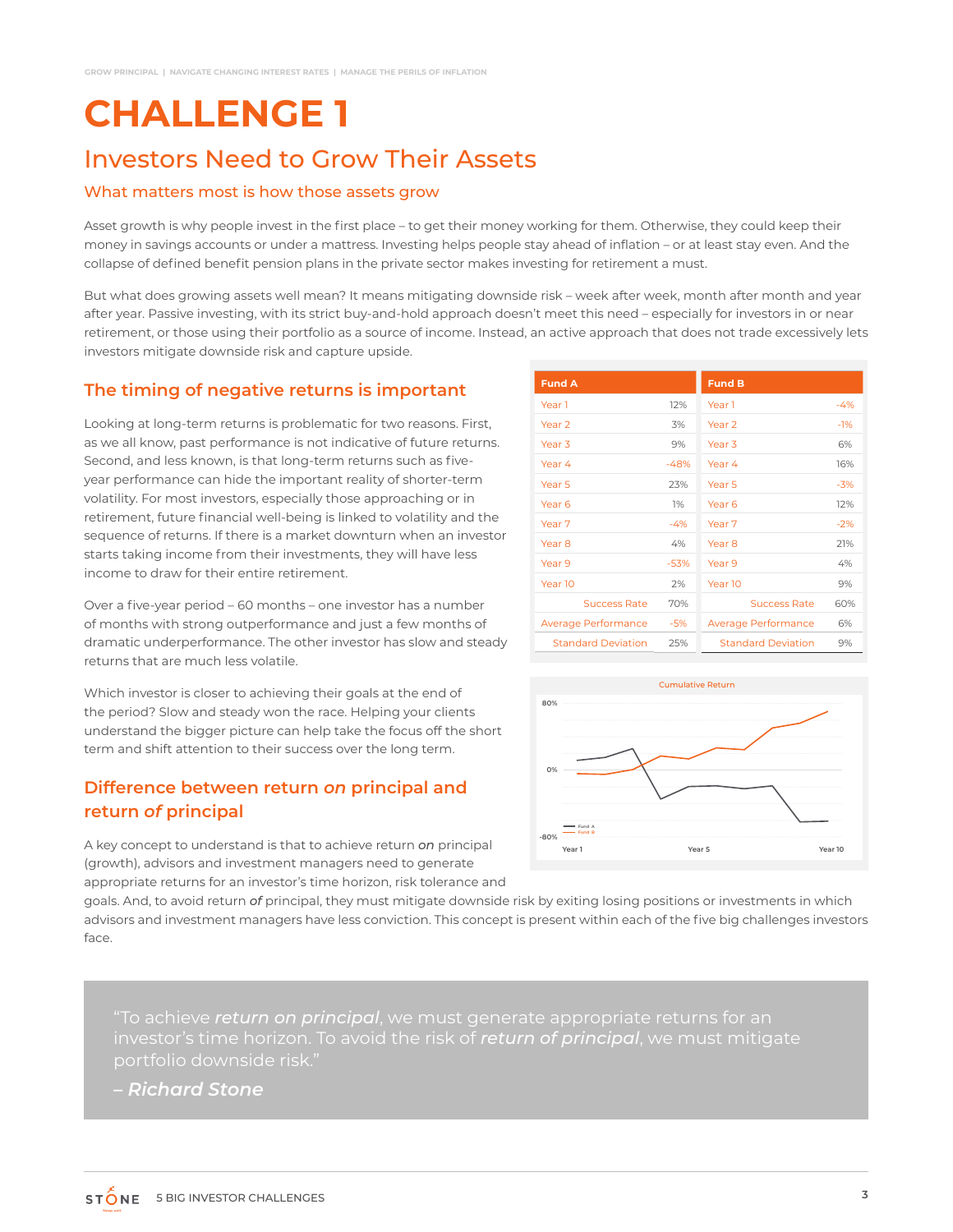### Investors Need to Generate Income

#### Accumulators become decumulators – and the direction of interest rates is a factor that must be understood

Money accumulators eventually become money decumulators. It is a fact of investing life. When investors enter the transition between the two, everything changes. Portfolios become highly sensitive to interest rates given their bias toward securities such as high-yield bonds, real estate and dividend-paying equities. These investment types directly reflect the impact of interest rate changes.

We can frame this challenge within the idea of return on principal versus return of principal. For investors who are decumulating their assets, generating a higher income means spending less principal. Investment managers and advisors must aim for an income that is above a client's requirements without exceeding the investor's risk tolerance. The typical gap between government benefits and the amount most investors need is between 3.5% and 6.5%. That is the range to aim for when using a portfolio to generate income.

#### **Interest rates are an eye into the future**

#### *Effects of higher interest rates*

| <b>Situation</b>                  | <b>Effect</b>                               | <b>Result</b>            |
|-----------------------------------|---------------------------------------------|--------------------------|
| Borrowing is more<br>expensive »  | $l$ ess investment $\cdot$                  | Lower economic<br>growth |
| Higher payments on<br>mortgages » | Decreased spending ▶<br>House prices fall » | Lower economic<br>growth |
| Higher savings rates »            | Decreased<br>spending •                     | Disinflation             |

Interest rates influence all markets and can tell experienced and observant investment managers what will happen. For example, rising rates result in higher mortgage costs, which in turn result in reduced consumer spending. Housing and retail, two massive sectors – and the companies that operate and have exposure to these areas – will perform much differently when interest rates go up. If clients who depend on investment income hold interest-rate sensitive high-yield bonds and dividendpaying companies (such as highly-levered companies and utilities), portfolios may need rebalancing.

A portfolio's allocation to government versus corporate bonds, cash, dividend-paying companies and other yield-focused investments must be managed for interest rate changes and their economic impact.

income that most investors need is between 3.5% and 6.5%."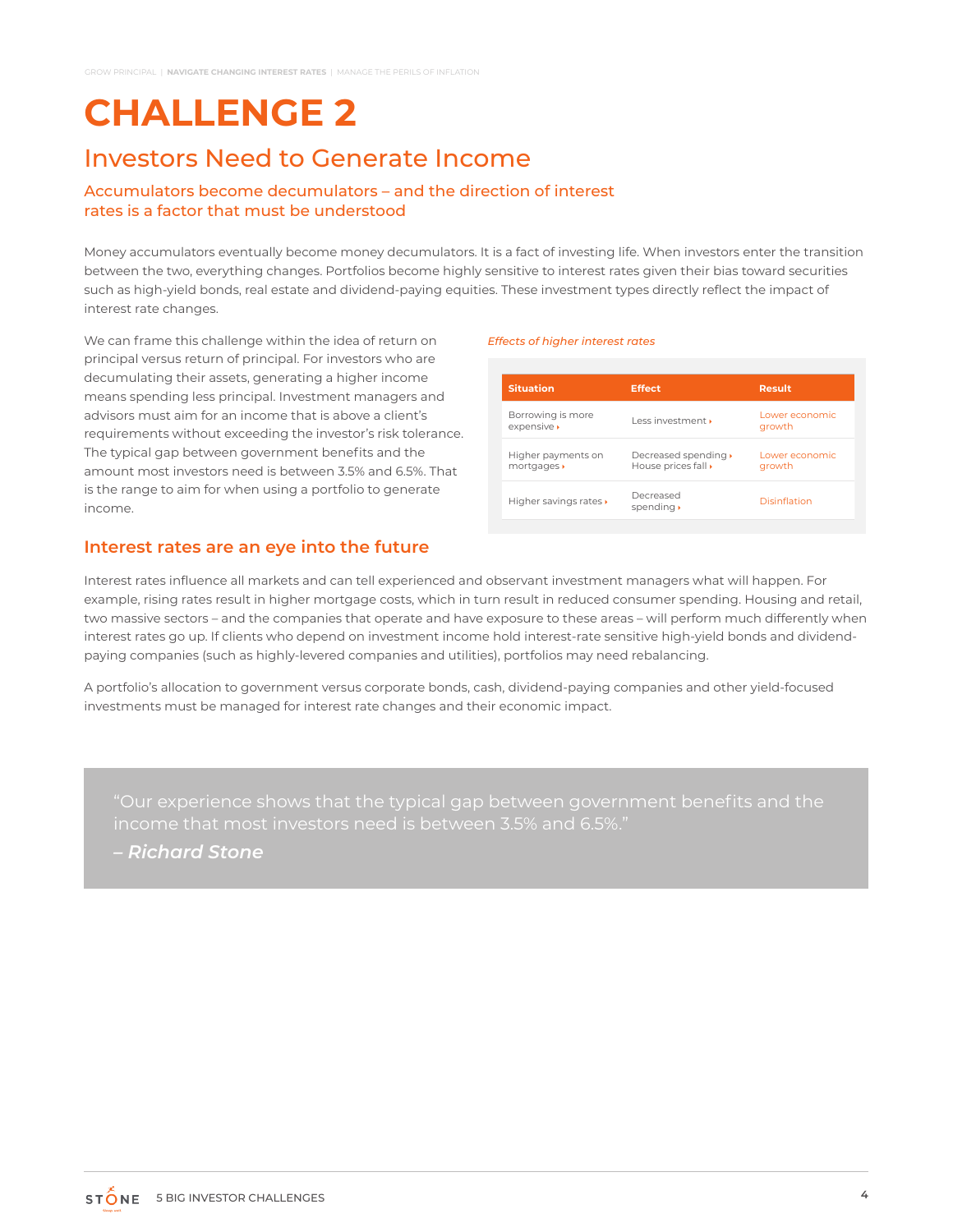### Investors Need to Capture Upside

#### Active management, unlike passive, can mitigate downside risks

In sports and war, the best defense is often a good offense. When investing, the opposite is true: the best offense is usually a good defense. That is, to capture the most upside, you need to avoid capturing the downside.

Both active and passive investing approaches have a role to play in well-diversified portfolios. How assets are allocated between the two becomes increasingly important the more volatile markets become. Why? Whereas with passive you get 100% of the downturn, you can mitigate the downside if you are an active manager. And active managers do add value:

according to Goldman Sachs Global Investment research, the majority of active large-capitalization mutual funds outperformed their benchmarks in 2018.

Passive investing is incredibly popular when markets are up: everyone is happy to earn as much as everyone else. But everyone is rarely happy to lose as much as the crowd. As markets remain volatile and trending down, the rush to 100% passive portfolios is probably unsustainable. As markets remain volatile and trending down, passive will be pushed to the test.

It's unlikely that passive investors know what to do when things get bad. Not only will they have to time the market, they must first learn *how* to time the market. This is a recipe for disaster.

To stay ahead, astute investors seek out active investment managers who are nimble yet cautious and ready to act. Active does not mean excessive trading. It means being prepared, being prudent, knowing what is going on with interest rates, inflation and other factors that influence markets. Active management is being able to ask, "Where am I in relation to the markets today?" Sometimes it takes great conviction not to react and trade for the sake of trading. Being active is about using investment skill to make that call. That is what helps clients sleep well.

#### **Passive is efficient … until it isn't**

At the root of the rise of passive investing is the evolution of technology. Passive is not better – it is just a more efficient way to get broad market exposure. Like all investment choices, it has its limitations. The fundamentals of investing have not changed, and therein lies one of the weaknesses of passive investing. Active managers with a long-term, disciplined investment approach can use market corrections as buying opportunities. Passive investors cannot capitalize on down markets or volatility. All passive investors can do is ride (and wait) it out, or be a market timer.

"As passive investors discover during market downturns, to achieve *slow and steady*  returns, investors must be *active and ready*."

*– Richard Stone*



*Active mitigates the downside better than passive*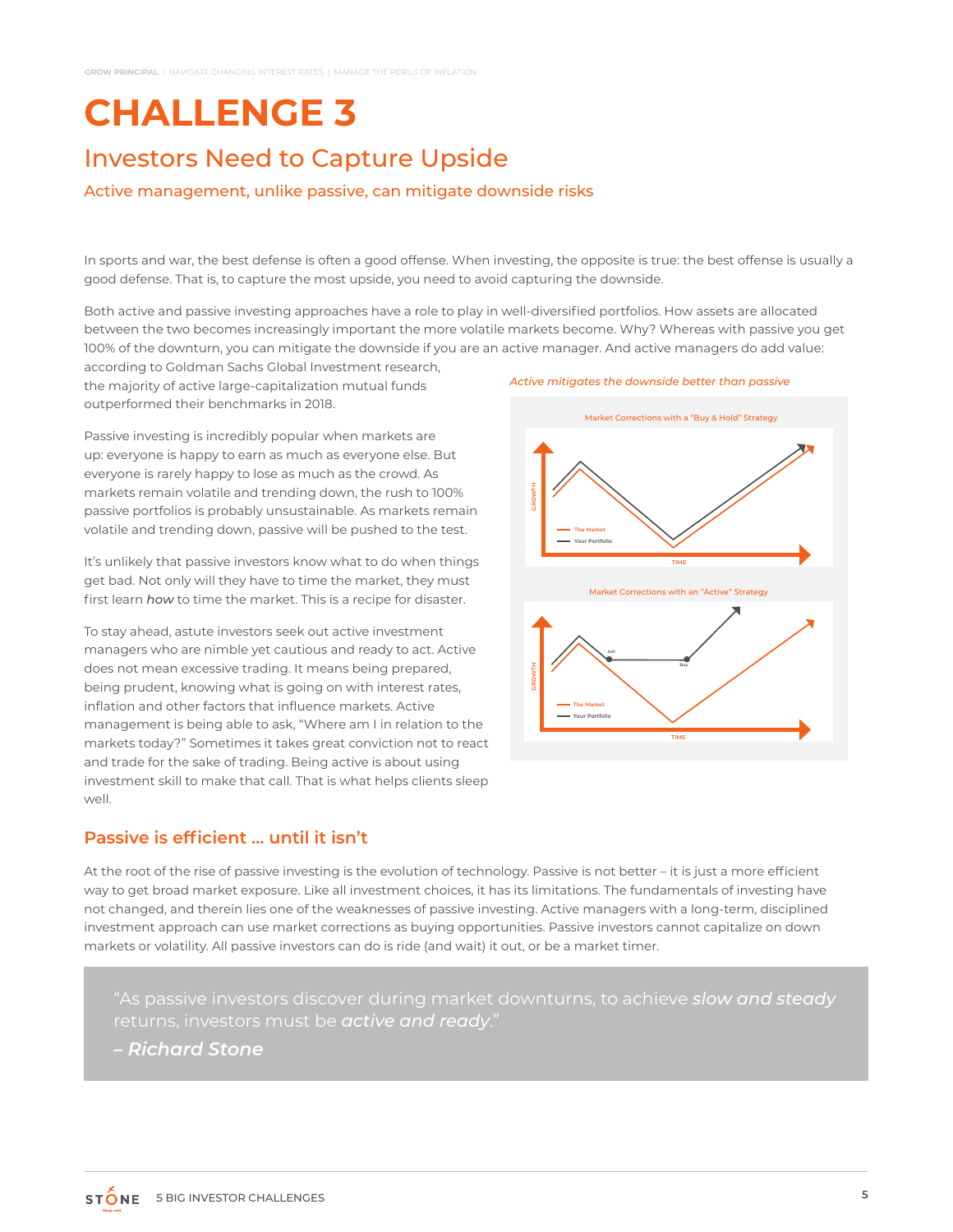### Investors Need to Diversify Their Assets

#### Looking at diversification through the lens of inflation is essential

Coupled with fundamental analysis, we believe an essential and often misunderstood element of all robust investment disciplines is top-down macroeconomic insight. This is especially true when managing the perils of inflation – a rarely talked about yet core responsibility for advisors and investment managers.

Geopolitics, macroeconomics and other large-scale financial and economic concerns may seem too big to worry about – or manage for – but they impact individual investors, particularly when there is a shift from one stage to another. This is when active management is highly valuable – repositioning portfolios to mitigate risks and capture opportunities.

As you can intuit from the economic growth and inflationary environment table below, fundamental analysis remains essential but is insufficient by itself when you need to manage inflationary, disinflationary, deflationary and even stagflationary environments.

Advisors and investment managers with top-down macroeconomic insights – and investing experience in all market conditions and economic environments – can identify the trend, and rebalance portfolios accordingly.

History shows that different economic and inflationary environments have dramatically different effects on asset class performance. The future will likely be no different.

How does this look in practice? Top-down insights, such as identifying trends in inflation, will inform overall asset allocation to cash, bonds and equities. Inflation also influences diversification decisions within each asset class, such as fixed income exposure between federal and provincial bonds, or equity exposure between large- capitalization and small-cap stocks. Securities perform differently as we move through economic cycles. Investors need to know how these broad macro issues impact individual investments, especially when they are positioning their portfolio during volatile times.

#### **The investment sweet spot … is never static**

*Economic growth and inflationary environments impact asset class performance*

Top-down macroeconomic insights do not control overall asset allocation. Rather, they inform it when coupled with good critical thinking, common sense and smart decisions. Long-term issues and topical short-term issues are considered and weighed. When these are in alignment with a disciplined process, advisors and investment managers should act by adjusting a portfolio's asset allocation tactically. This is smart diversification. It is dynamic and always active.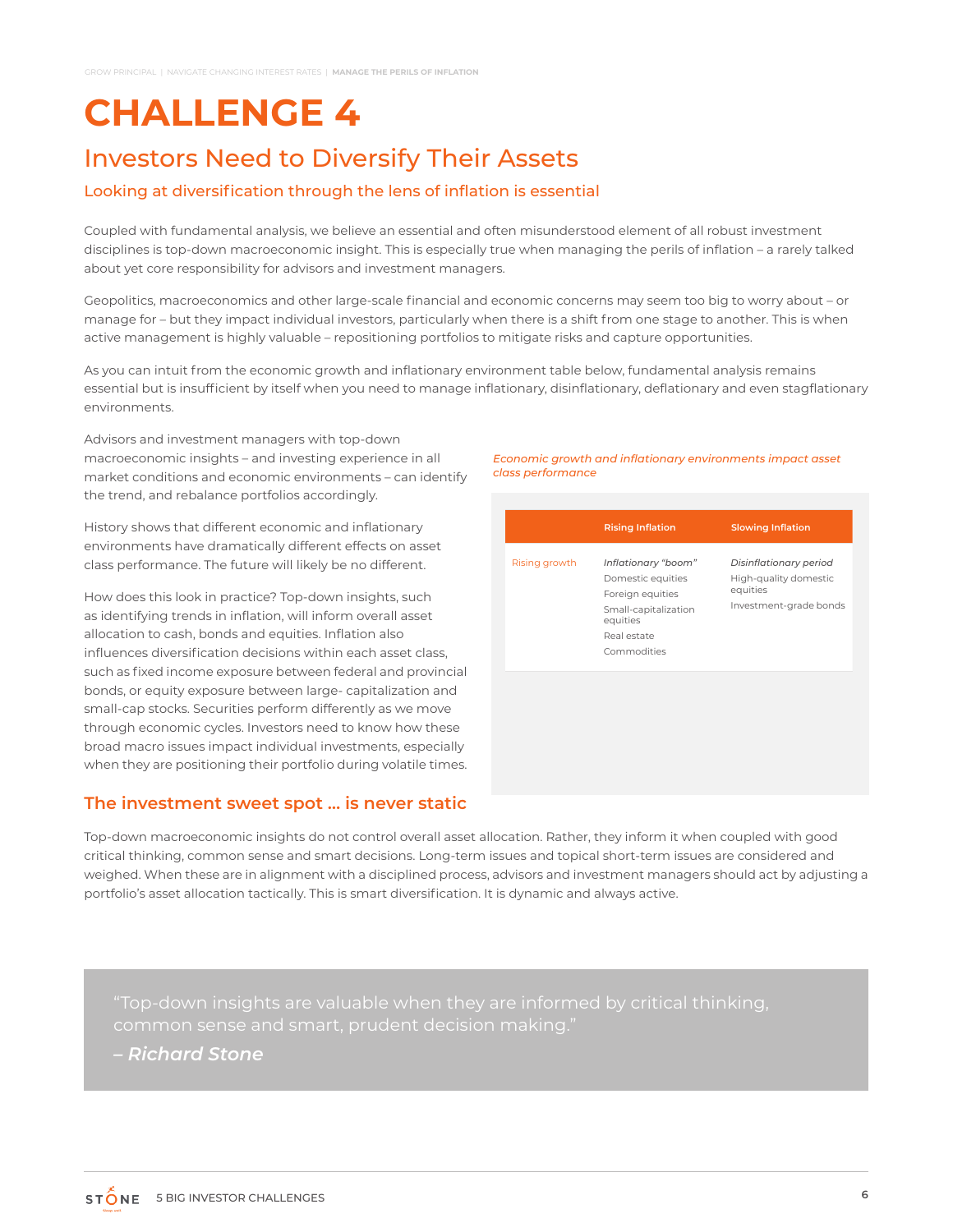### Investors Need to Manage Tax Efficiently

#### And they need the help of advisors to do it well

To invest well, you need a passion for it. To invest well and capitalize on tax efficiencies, you need passion and expertise. Very few individuals possess both, which is why they should work with advisors. Guidance and insight into an individual's or a family's unique circumstances, examined holistically, is the only path to improving tax efficiency effectively and appropriately.

A recent Harris Poll\* out of the U.S. revealed two interesting facts about affluent individuals and tax efficient financial planning:

- Tax planning is important to the majority of the affluent
- 87% said that adjusting their financial plan would help them achieve at least one of their financial goals.

While tax planning may be one of the most complex areas of financial planning, it also deals with one of the most emotional aspects of investing – advisors are protecting their clients from outliving their assets.

Tax-efficient investing and financial planning offer advisors low hanging fruit for adding value to their clients. It is a vital service, especially if advisors want to make client assets stickier over the long term.

Here are five ways advisors can improve their clients' tax situation. We recommend advisors offer these services to make a lasting impact.

#### *5 ways to improve client tax efficiency*

| Tax-loss harvesting   | Know when to sell an investment<br>in a taxable account to realize a tax<br>loss. Know how to do it effectively<br>while maintaining appropriate asset<br>allocation                     |
|-----------------------|------------------------------------------------------------------------------------------------------------------------------------------------------------------------------------------|
| Asset Incation        | Know which investments to put<br>in which account/plan type. For<br>example, putting interest-paying<br>securities in registered plans could<br>improve tax efficiency.                  |
| Withdrawal planning   | Know which accounts to draw money<br>from (for example, registered vs. non-<br>registered). Timing this properly could<br>reduce taxes in a given year.                                  |
| Donations             | Know which securities to donate: for<br>example, an equity investment that<br>will incur significant capital gains<br>could be donated to minimize tax<br>burden.                        |
| Strategic rebalancing | Know the impact of rebalancing,<br>especially in non-registered plans.<br>There are significant potential<br>benefits for clients moving from the<br>accumulation to decumulation phase. |

\* Source: https://www.fa-mag.com/news/majority-of-affluent-americans-seek-tax-efficient-financial-plan-37560.html